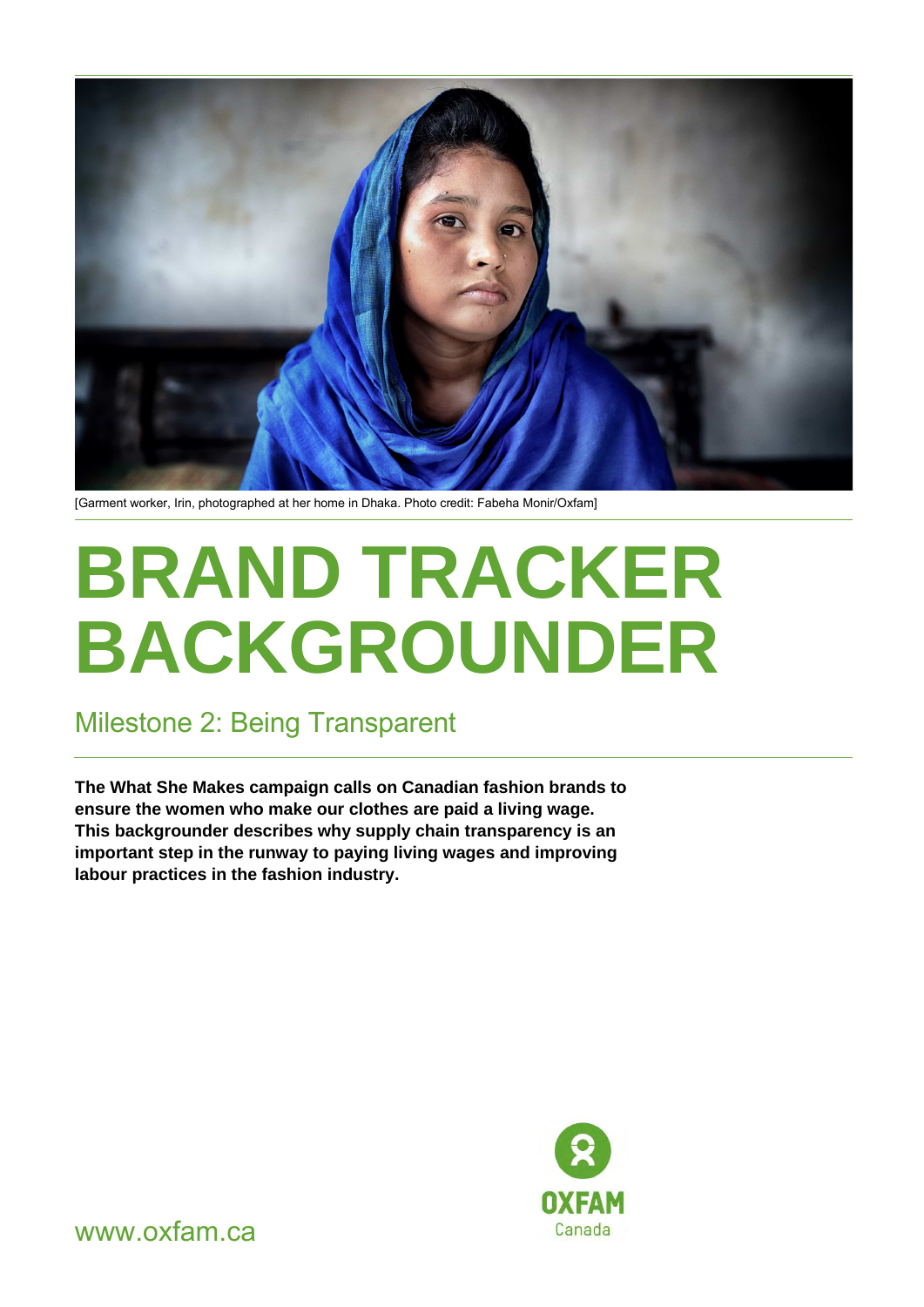# 1 WHAT IS A BRAND TRACKER?

The What She Makes campaign calls on Canadian fashion brands to ensure the women who make our clothes are paid a living wage. The campaign engages a small group of Canada's biggest and best-known fashion brands to be leaders and take concrete steps towards paying a living wage. As part of the campaign, we will be using a **[brand tracker](https://www.oxfam.ca/what-she-makes/brand-tracker/)** to show company progress towards ensuring workers receive living wages. The tracker is a tool to hold companies accountable to their commitments and human rights obligations.

The brand tracker is a scoring system that provides a grade for each company based on their actions in support of a living wage. The brand tracker includes four milestones against which companies will be evaluated:

#### **1. Making a commitment**

As a first step, brands should make a public commitment to pay a living wage in their supply chain within four years and publish it on their website.

#### **2. Being transparent**

Brands should be transparent, disclose their full supply chain and publish the following information on their website: full name of factories and processing facilities, site addresses, parent companies, types of products made and number of workers.

#### **3. Publishing plans**

Brands should develop and publish a step-by-step strategy outlining how and when it will achieve its commitment to pay workers a living wage and meet all requirements with clear milestones and targets.

#### **4. Paying a living wage**

Within four years of making a commitment, brands should be paying a living wage in their supply chains. This requires collaboration, consultation, and public reporting on their progress throughout the process.

Companies will either score green, amber, or red depending on the actions they have taken in relation to each milestone. We assess brands' score by considering a set of indicators outlined under each milestone. A green score on the brand tracker shows that the brand has fulfilled all of the elements outlined within a milestone. Amber shows that the brand has taken some action and red illustrates that the company has not taken any action.

These four milestones form the runway to a living wage that ensures that the corporate systems are in place to follow through on the initial commitment to pay a living wage within their supply chains.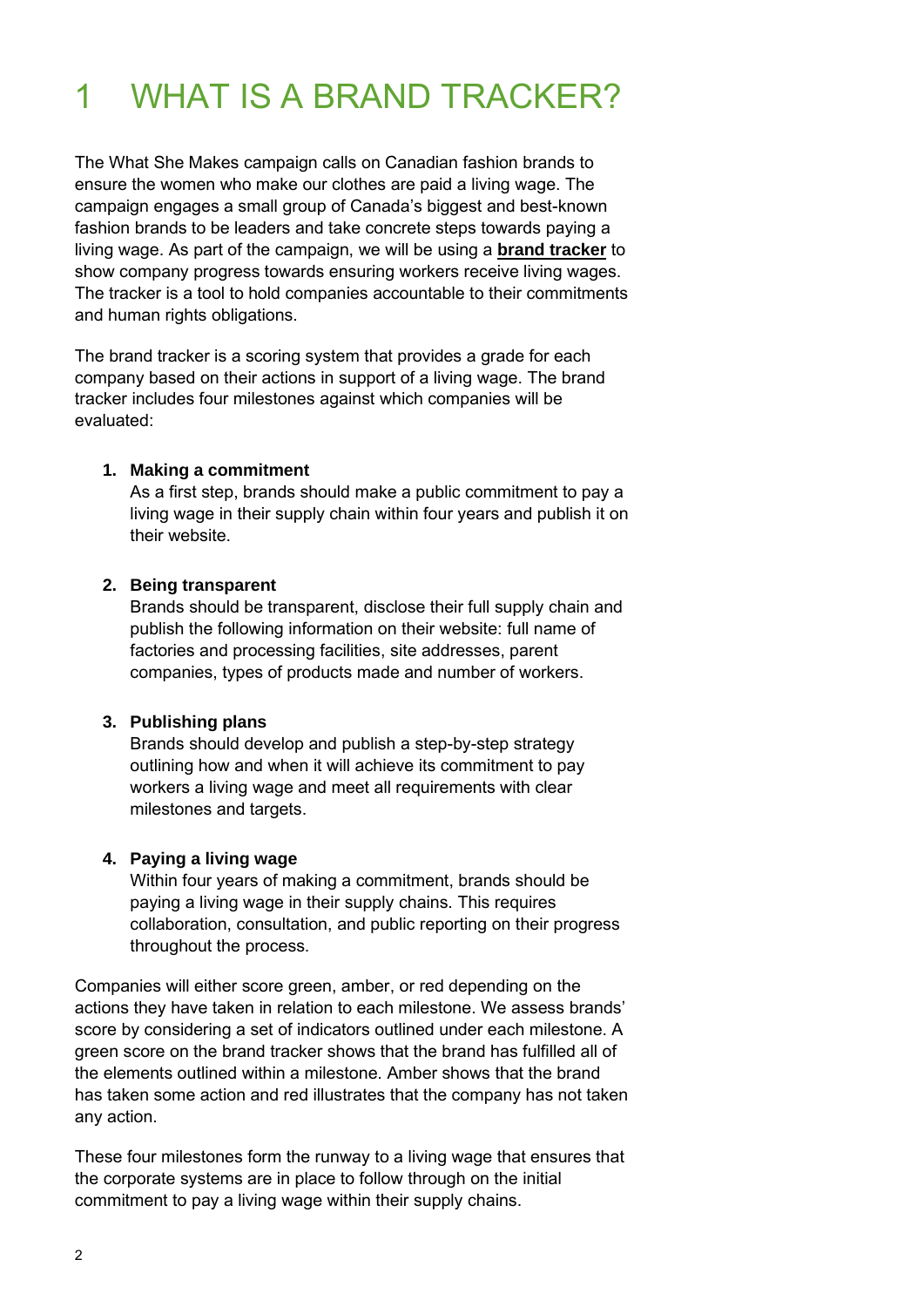Oxfam Canada developed its runway to a living wage based on three foundational pillars:

- 1. Getting the basics right
- 2. Roadmap to a Living Wage
- 3. Paying a living wage

To learn more about What She Makes' runway to a living wage and the various components included in each pillar, please read Oxfam's **[outline](https://42kgab3z3i7s3rm1xf48rq44-wpengine.netdna-ssl.com/wp-content/uploads/2021/11/Runway-to-a-living-wage.pdf)  [of the runway to a living wage](https://42kgab3z3i7s3rm1xf48rq44-wpengine.netdna-ssl.com/wp-content/uploads/2021/11/Runway-to-a-living-wage.pdf)**.

As some of these steps are sequential, we will only be assessing a company on a milestone once it becomes relevant to where they are in their journey. As such, you may see Not Applicable sections on the brand tracker, where we have yet to assess or score companies.

Brands have the flexibility on how best to report on their progress, Oxfam will evaluate them only on publicly available information, such as their annual reports or their supplier code of conduct. Information and insights shared privately with Oxfam cannot be considered in the scoring of the brand tracker.

## 2 WHAT IS TRANSPARENCY?

At its core, supply chain transparency means making public the information on where a product is made and where the materials that it is made of are sourced from. These are referred to as "tiers" of suppliers. Tier-1 suppliers are the factories that produce a final product, whereas tier-2 suppliers provide materials for use and tier-3 suppliers produce items such as the raw materials that go into the material for a product. As we advocate for living wages for the women who make our clothes, we are first and foremost concerned with tier-1 transparency – knowing where factories are and what the conditions are like in them for the women who make our clothes. Eventually, we also want to see companies disclose their tier-2 and tier-3 suppliers, to reduce the risk of human rights violations across their entire supply chain and ensure companies take immediate remediation measures when they occur.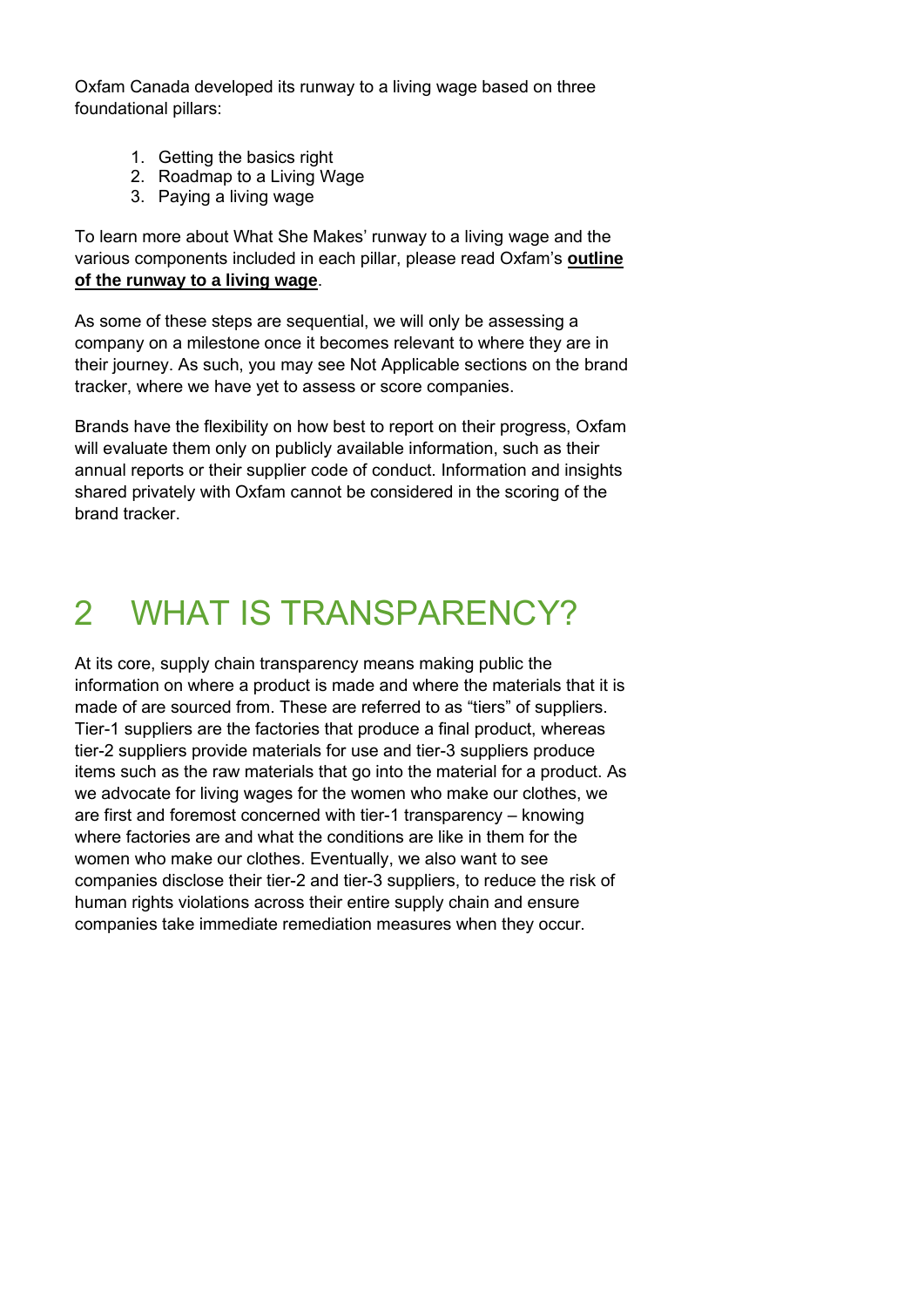### THE GLOBAL GARMENT INDUSTRY SUPPLY CHAIN





Transparency is a foundational building block to ensure ethical supply chains and fair treatment of workers. Publishing information on where products, like our clothes, are made allows independent scrutiny of working conditions, which is vital to ensure labour regulations are in place and workers' rights are upheld. Without a published list of suppliers that includes sufficient details, it is incredibly difficult for workers, unions, and others to know where problems arise within the supply chain of a particular brand or where to turn for redress. If a company is not transparent about its sourcing, there is no way to know where its products are made or if human rights are being violated.

Publishing supplier names and addresses is a sign that a brand is willing to support the workers who make its clothes. While there are a number of reasons why a company needs to be transparent, Oxfam is asking companies for transparency in supply chains to achieve better product traceability and provide the opportunity for workers, labour organizations, human rights groups and others to monitor purchasing practices and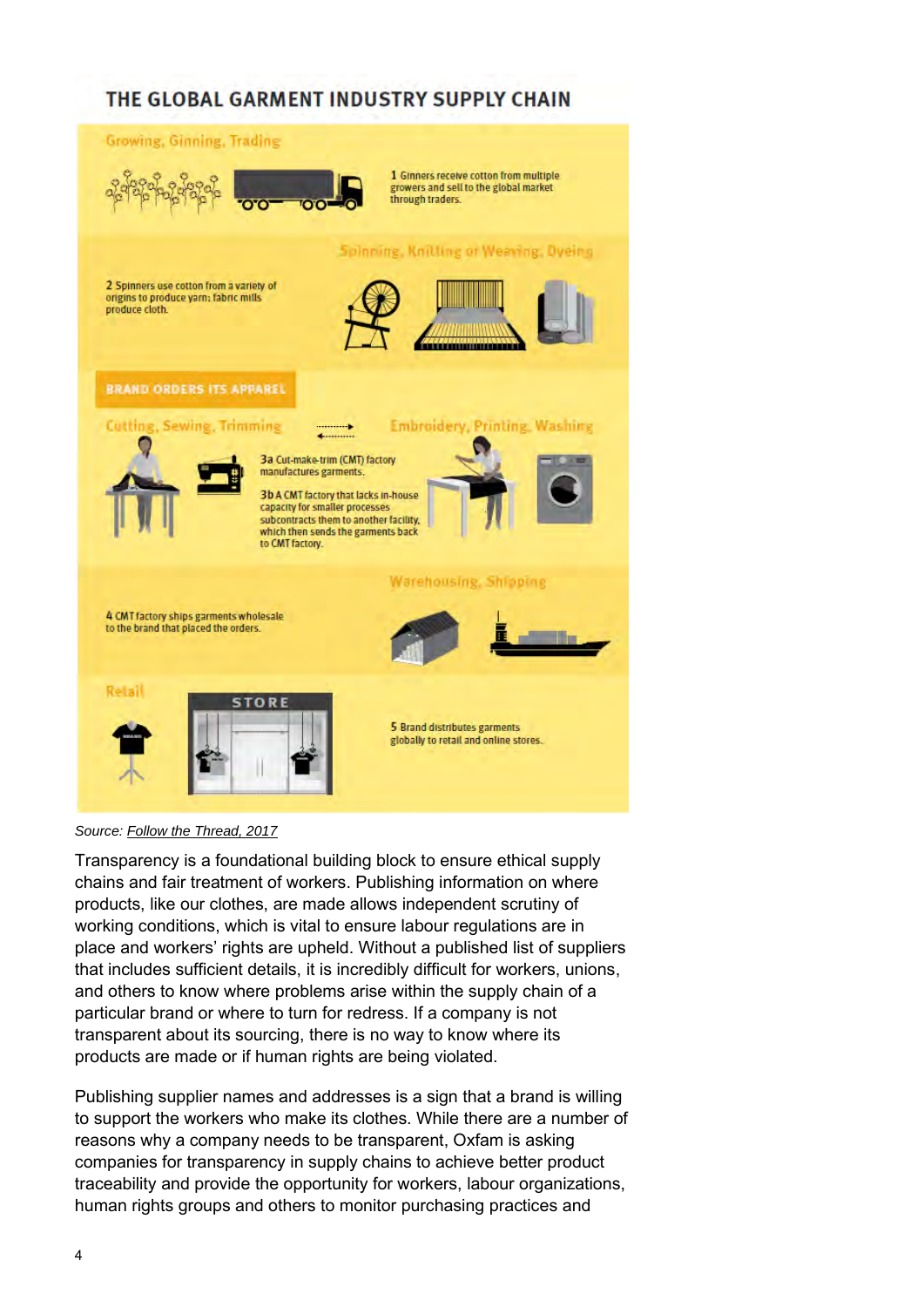swiftly alert companies' representatives to instances of labour rights violations. It also enables brands to collaborate and take collective actions to prevent, mitigate and remediate labour abuses.

To score green on the transparency milestone a brand must make its factory list public, which should include:

- All tier-1 factory names, locations, and addresses,
- The name and address of the parent company<sup>1</sup> (if applicable),
- The types of products made at each factory,
- The number of workers in each factory, with the gender breakdown of workers in each facility, and
- The sourcing channel (direct sourcing or through agents).

The complete factory list should be updated on the brand's website every six months. Brands should also report on the volume or percentage of sourcing from each of its sourcing countries.

Oxfam Canada's position on transparency is aligned with the [Transpar](https://transparencypledge.org/the-pledge)[ency Pledge, a joint initiative of international human and labour rights or](https://transparencypledge.org/the-pledge)[ganizations with global unions to improve transparency in the fashion in](https://transparencypledge.org/the-pledge)[dustry.](https://transparencypledge.org/the-pledge)

### 3 WHY IS BEING TRANSPARENT IMPORTANT TO ENSURE A LIVING WAGE?

Supply chain transparency is a powerful tool to uphold and protect workers' rights, promote ethical business practices, and build stakeholder trust. Twenty-five years ago, no major garment company disclosed its international supplier list. Most considered their supplier lists as sensitive business information which, if disclosed, would put them at a competitive disadvantage. In the late 1990s and early 2000s, major apparel brands, such as Nike and Adidas, began disclosing the names and addresses of their factories in response to a campaign led by United Students Against Sweatshops (USAS).<sup>2</sup>

Supply chain transparency in the apparel industry has grown tremendously over the past decade following the Rana Plaza factory collapse in Bangladesh and the tragic fire in the Ali Enterprises factory in Pakistan. Sadly, until these tragedies occurred, there was very limited public information available concerning apparel companies' supply chain.

 $1$  A parent company is a company that has majority ownership or control over a disclosed factory in the apparel company's supply chain. Because human rights due diligence responsibilities in subcontracted relationships flow through the supplier, the coalition set<br>the minimum threshold limit for data at parent companies of cut-make-trim factories. If disclosed, then please indicate whether the vendor owns or has a contractual relationship with the factory.

<sup>&</sup>lt;sup>2</sup> Follow the Thread - [The Need for Supply Chain Transparency in the Garment and Footwear Industry, April 2017](https://www.hrw.org/sites/default/files/report_pdf/wrdtransparency0417_brochure_web_spreads_3.pdf)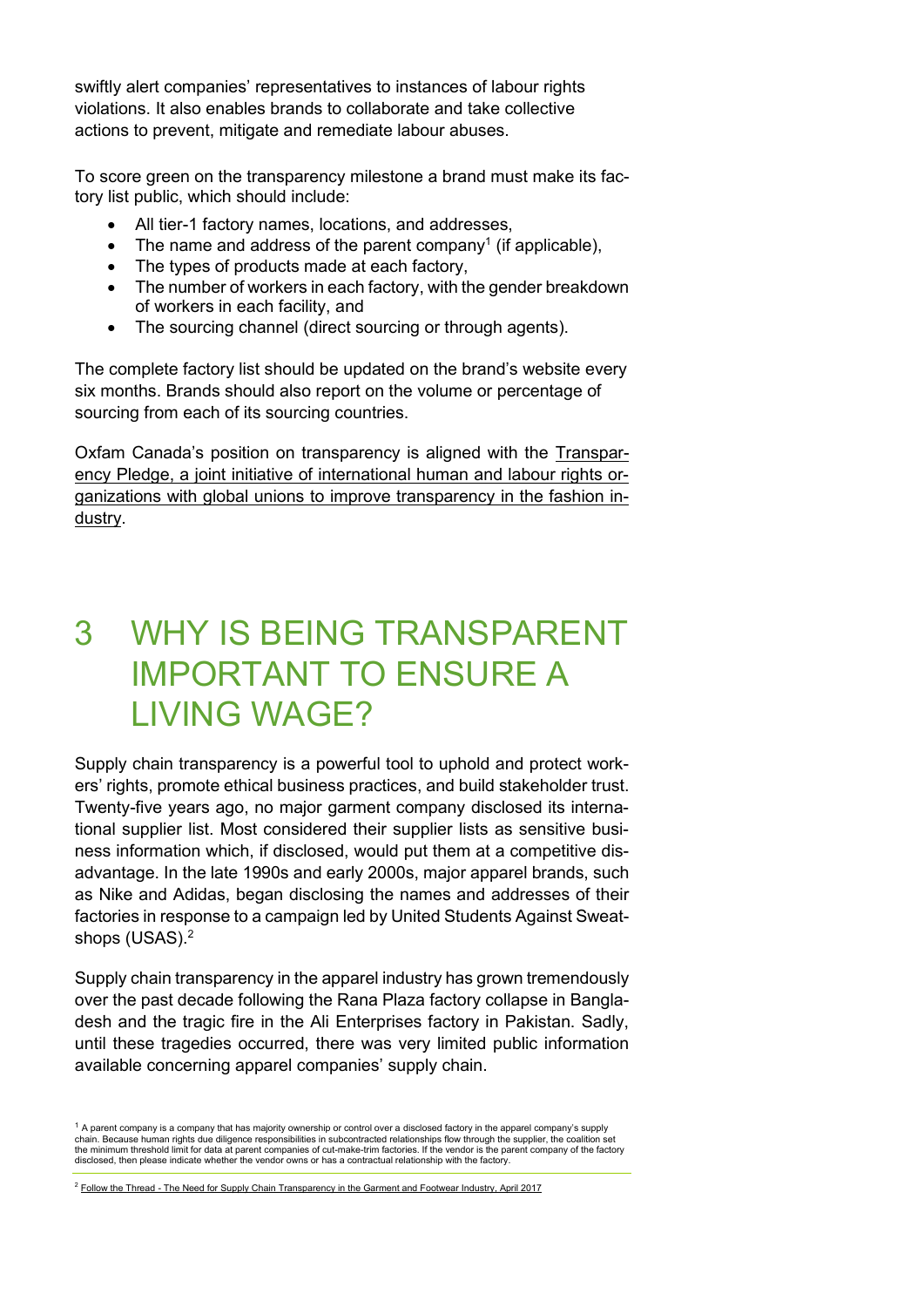In 2016, several human and labour rights organizations together with global unions formed a coalition to improve supply chain transparency in the fashion industry. They created the [Transparency Pledge](https://transparencypledge.org/the-pledge) as a common minimum standard for supply chain disclosure and as a tool to influence brands to disclose. More and more companies are now disclosing their supply chains, and some have also moved beyond publishing only their tier-1 supplier factories, leading the way among their industry peers.<sup>3</sup>

This level of transparency is important for three main reasons. Firstly, it helps workers in defending their rights. Transparency and public disclosure of supply chain information enables workers, their unions or other labour rights or human rights organizations to alert brand representatives if problems are not being resolved at the factory level. Knowing which brands are sourcing from a given factory enables workers and other actors to check that claims made about wages, working conditions, workplace safety and purchasing practices are accurate. In cases where a factory fails to respect human rights norms and standards, workers and labour rights organizations can call on brands and their representatives to take steps towards prevention, mitigation, and remediation.

Secondly, it is central to brands conducting effective human rights due diligence. In complex supply chain networks, it may be difficult for companies to monitor continuously the labour practices of its suppliers and third-party monitors are not sufficient to detect all instances of abuse. Besides, numerous reports found these practices to be ineffective in capturing human rights violations and abuse in global supply chains. Supply chain disclosure allows companies to receive credible information from workers and worker rights advocates in between their periodic factory audits. When workers and worker rights-based organizations know which companies to alert about abuses at a manufacturing unit, companies can take advantage to intervene quickly to resolve the issue. Moreover, supply chain disclosure allows workers, labour rights organizations, consumers to monitor the companies' purchasing practices and how they may alter their supply chain to reduce costs.

Thirdly, public disclosure of supply chains builds trust with consumers. Consumers expect the people who make their clothes to be paid living wages, be guaranteed decent working conditions, and have their rights respected at work. When companies disclose their supplier lists and become more transparent, it builds consumers' confidence and trust, and increases the credibility of the company.<sup>4</sup>

<sup>&</sup>lt;sup>3</sup> [Why disclose? Transparency Pledge](https://transparencypledge.org/why-disclose)

<sup>4</sup> [A sewing kit for living wages, Oxfam Australia, September 2017](https://www.oxfam.org.au/wp-content/uploads/2021/11/A-Sewing-Kit-for-Living-Wage.pdf)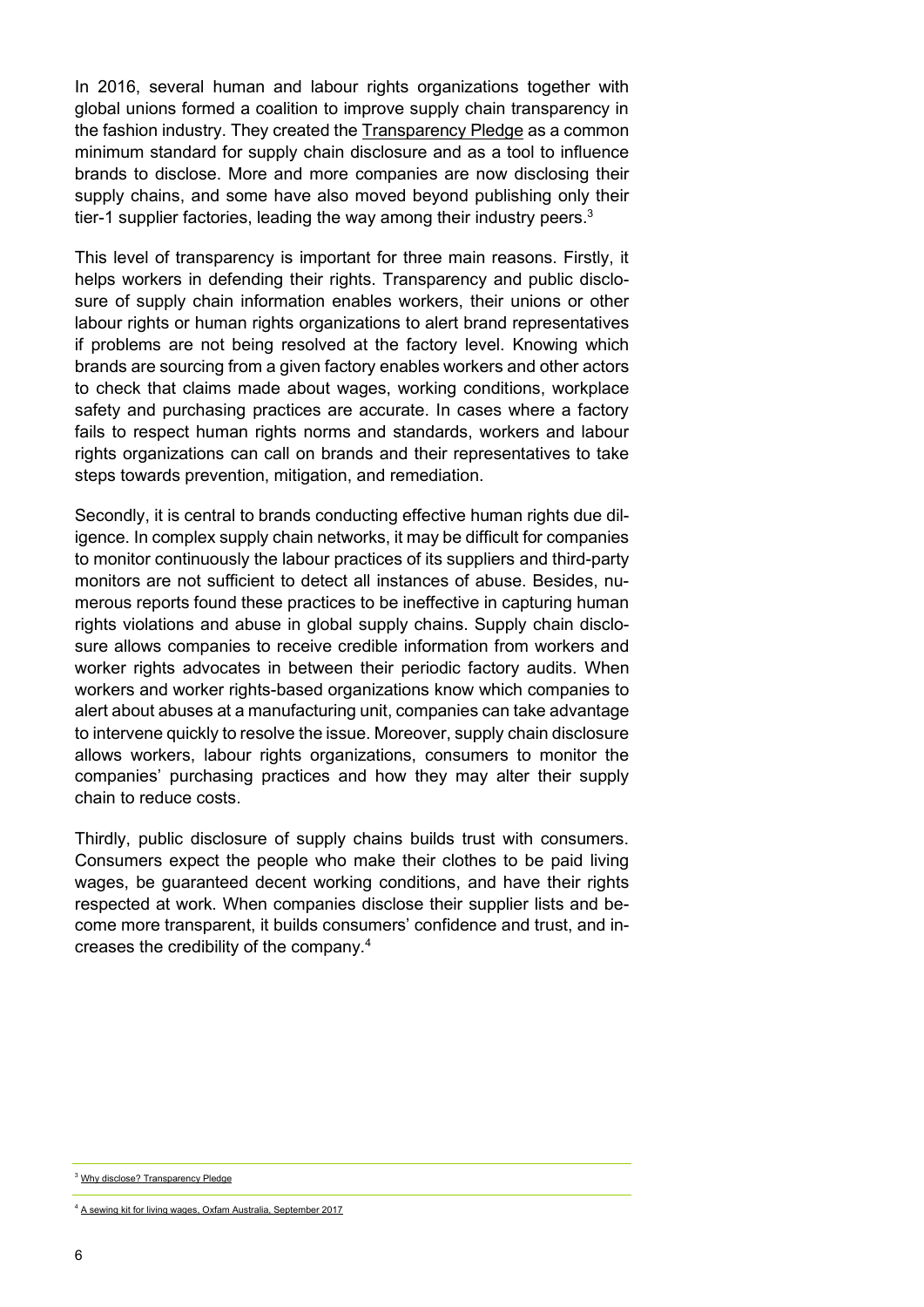## 4 CURRENT TRENDS IN **TRANSPARENCY**

Work done by transparency advocates has payed the way for greater supply chain disclosure, and the level of information available in the garment sector has increased over the past decade.<sup>5</sup> Nevertheless, according to Fashion Revolutions' Fashion Transparency Index, only 47 percent of the 250 top global brands disclose their manufacturing facilities and only 27 percent disclose their wet processing facilities and spinning mills further down the supply chain.<sup>6</sup>

Of the 91 companies that have aligned or are close to aligning to the Transparency Pledge,<sup>7</sup> the majority are headquartered in Europe and the UK (61%), followed by the United States (29%). Lululemon and Mountain Equipment Co-op stand out as the two Canadian-based businesses that have fully aligned to the Transparency Pledge, with Gildan inching closer to alignment.<sup>8</sup>

Brands have a clear responsibility to disclose their supply chain in order to identify potential human rights and environmental risks and address the challenges. A part of due diligence is a transparent supply chain that enhances brands capacity to take proactive measures to mitigate issues within the chain. Lack of visibility of the complex garment manufacturing supply chain can allow exploitative, unsafe working conditions and environmental damage to thrive. Greater traceability and transparency are necessary to pave the way to ensuring that human rights are upheld.

Globally, it is exciting to see that it is becoming common for many large and luxury brands to disclose their supply chain. While many European and American companies have shown their commitment to be transparent – it is time for more Canadian companies to catch up to global trends, international standards, and consumer demand.

overnments also have a critical role to play to ensure companies are being transparent and respecting human rights. Clean Clothes Campaign (CCC) [reports](https://cleanclothes.org/file-repository/transparency_position_paper_ccc_2020-10-15.pdf/view) that, since 2016, Australia, France, the Netherlands, the United Kingdom and the European Union have enacted regulations or directives towards improved transparency and due diligence mechanisms to protect human rights. Despite some limitations, they represent a first step towards supply chain transparency and due diligence.

While several countries have enacted legislation or are in the process, the Canadian government has been slow to follow, despite holding consultations about labour abuse in global supply chains in 2019 and again

<sup>5</sup> [Position Paper on Transparency, Clean Clothes Campaign, October 2020](https://cleanclothes.org/file-repository/transparency_position_paper_ccc_2020-10-15.pdf/view)

<sup>6</sup> [Fashion Transparency Index 2021, Fashion Revolution, July 2021](https://issuu.com/fashionrevolution/docs/fashiontransparencyindex_2021)

 $7$  Up to date information on the Transparency Pledge degree of accomplishment can be foun[d here](https://transparencypledge.org/aligned)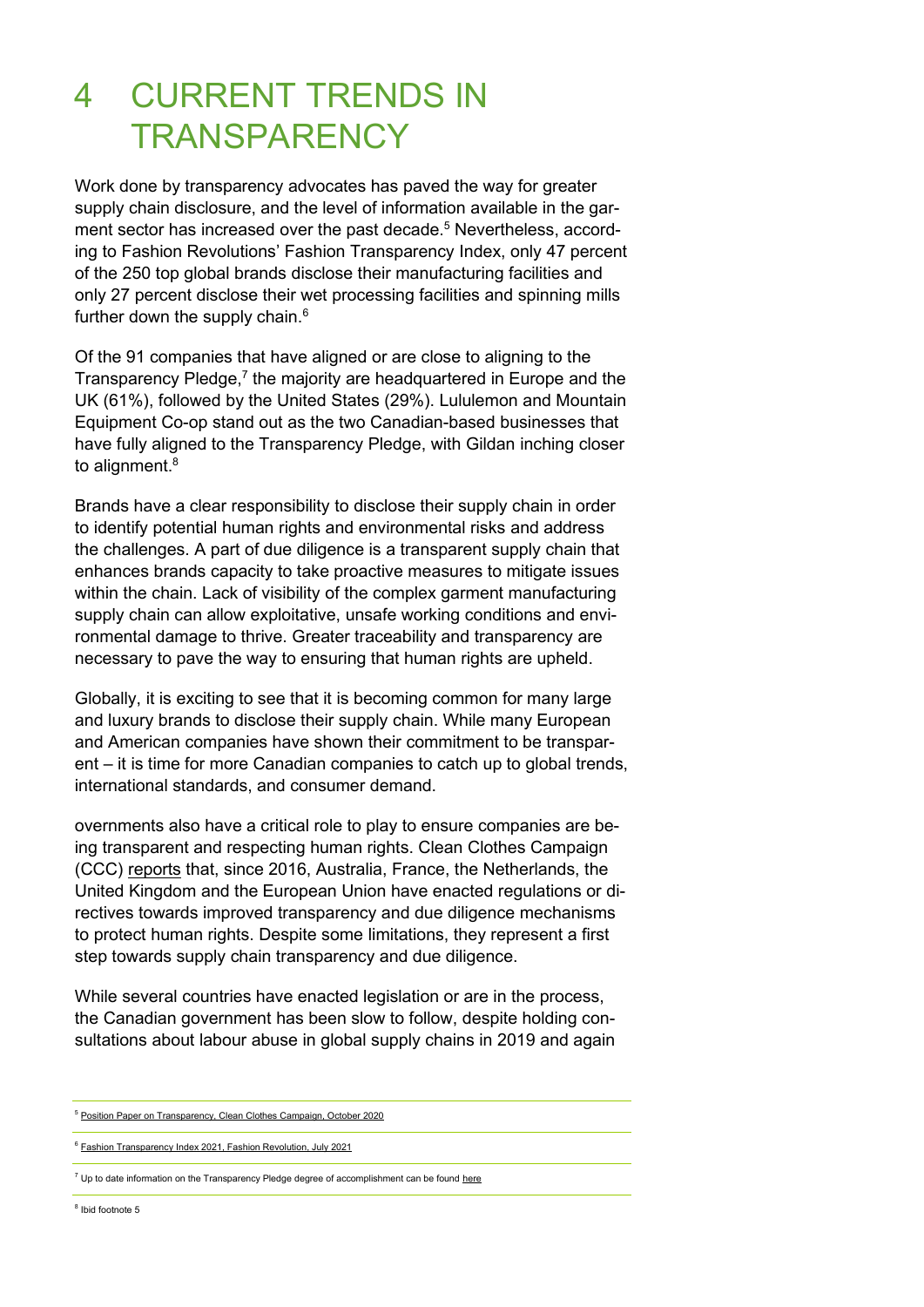in 2022. In 2019, the government appointed the [Canadian Ombudsper](https://core-ombuds.canada.ca/core_ombuds-ocre_ombuds/index.aspx?lang=eng)[son for Responsible Enterprise \(CORE\)](https://core-ombuds.canada.ca/core_ombuds-ocre_ombuds/index.aspx?lang=eng) to review allegations of human rights abuse arising from Canadian business operations abroad. In late 2021, the federal labour minister received the mandate to "introduce legislation to eradicate forced labour from Canadian supply chains and ensure that Canadian businesses operating abroad do not contribute to human rights abuses."<sup>9</sup>

Canada's mandatory human rights due diligence legislation should be robust, comprehensive and cover all human rights. Victims of violations should have access to recourse and remedy.<sup>10</sup> It should include public reporting by companies on the measures taken to eradicate human rights abuse and environmental harm in their supply chain. This would compel companies to assess the risk of human rights violations in their supply chains and help level the playing field across the industry. Reporting publicly on these risks and being required to mitigate them proactively and provide remedy will ultimately lead to greater accountability.

<sup>10</sup> [Executive summary: CNCA's draft model human rights and the environment abroad Act, CNCA, May 2021](https://cnca-rcrce.ca/site/wp-content/uploads/2021/05/Executive-Summary-Corporate-Respect-for-Human-Rights-and-the-Environment-Act.pdf)